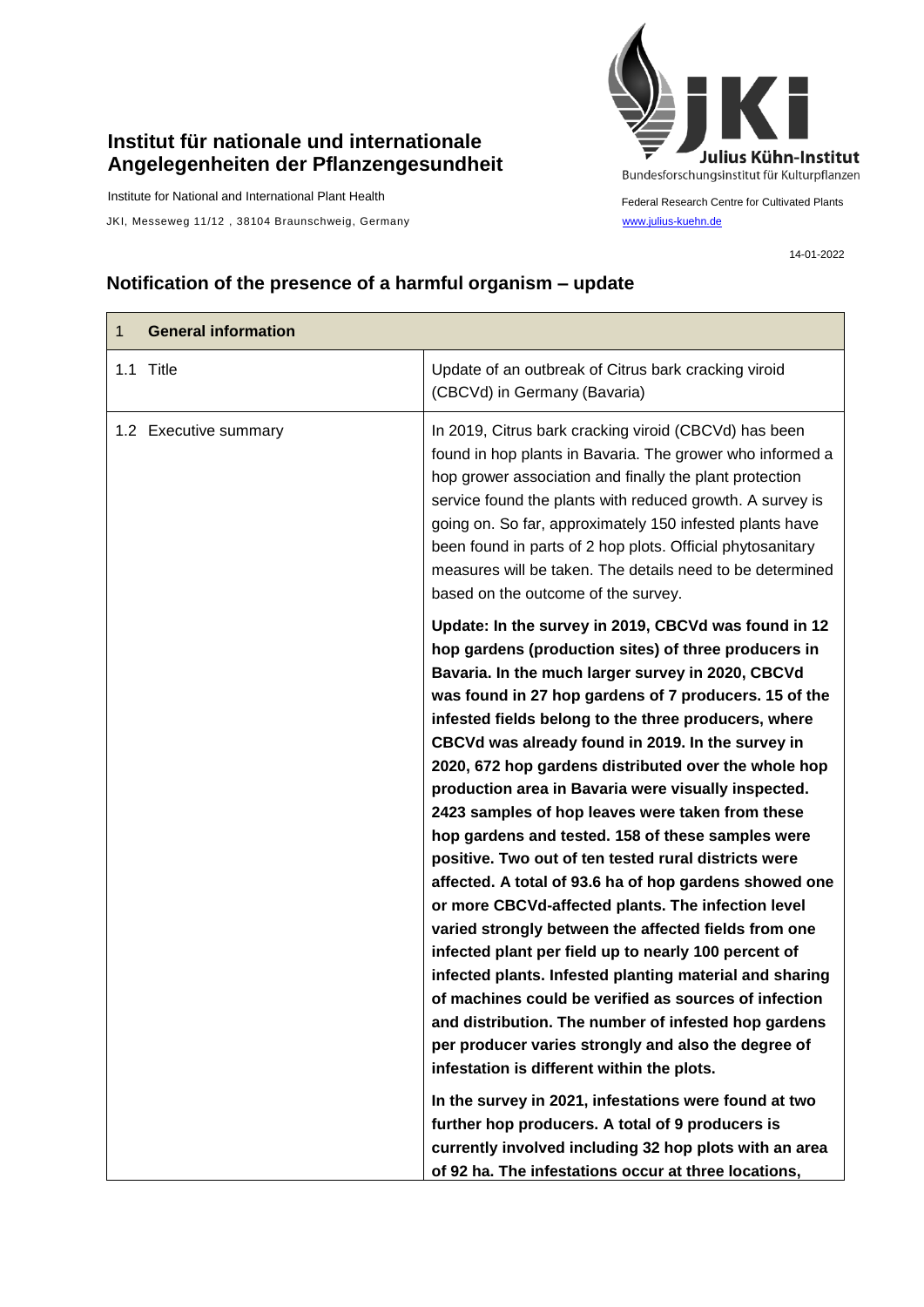|                |                                                                                                                                       | with no detection at one of the locations this year.<br>Results of the survey indicate that CBCVd is already<br>present in hop in Bavaria for at least seven years.<br>Spreading from infected fields to surrounding fields<br>managed by other producers seemed to be a low risk.<br>At the moment, further distribution appeared to be<br>limited to the concerned producers. Therefore, the<br>official measures carried out will be continued in order<br>to try to keep the infections in the known infested<br>production sites. |  |
|----------------|---------------------------------------------------------------------------------------------------------------------------------------|----------------------------------------------------------------------------------------------------------------------------------------------------------------------------------------------------------------------------------------------------------------------------------------------------------------------------------------------------------------------------------------------------------------------------------------------------------------------------------------------------------------------------------------|--|
| $\overline{2}$ | Information concerning the single authority and responsible persons                                                                   |                                                                                                                                                                                                                                                                                                                                                                                                                                                                                                                                        |  |
|                | 2.1 Notification from                                                                                                                 | Julius Kühn-Institut (JKI),<br>Institute for National and International Plant Health,<br>Germany                                                                                                                                                                                                                                                                                                                                                                                                                                       |  |
|                | 2.2 Official contact:                                                                                                                 | Katrin Kaminski,<br>Tel: +49(0)531 299 3378, outbreaks@julius-kuehn.de                                                                                                                                                                                                                                                                                                                                                                                                                                                                 |  |
| 3              | <b>Location</b>                                                                                                                       |                                                                                                                                                                                                                                                                                                                                                                                                                                                                                                                                        |  |
| 3.1            | Location                                                                                                                              | In Bavaria                                                                                                                                                                                                                                                                                                                                                                                                                                                                                                                             |  |
| 4              | Reason of the notification and the pest status                                                                                        |                                                                                                                                                                                                                                                                                                                                                                                                                                                                                                                                        |  |
|                | 4.1 First finding in Germany or in the area                                                                                           | First confirmed presence of the pest in the territory of<br>Germany.                                                                                                                                                                                                                                                                                                                                                                                                                                                                   |  |
|                | 4.2 Pest status of the area where the<br>harmful organism has been found<br>present, after the official confirmation.                 | <b>Present: under containment</b>                                                                                                                                                                                                                                                                                                                                                                                                                                                                                                      |  |
|                | 4.3 Pest status in Germany before the<br>official confirmation of the presence, or<br>suspected presence, of the harmful<br>organism. | Absent: no pest records                                                                                                                                                                                                                                                                                                                                                                                                                                                                                                                |  |
|                | 4.4 Pest status in Germany after the<br>official confirmation of the presence of<br>the harmful organism.                             | <b>Present: under containment</b>                                                                                                                                                                                                                                                                                                                                                                                                                                                                                                      |  |
| 5              | Finding, sampling, testing and confirmation of the harmful organism                                                                   |                                                                                                                                                                                                                                                                                                                                                                                                                                                                                                                                        |  |
| 5.1            | How the presence or appearance of<br>the harmful organism was found.                                                                  | Official inspection for purposes other than phytosanitary<br>ones.<br>The grower informed the hop grower association and the<br>association informed the plant protection service.                                                                                                                                                                                                                                                                                                                                                     |  |
|                | 5.2 Date of finding:                                                                                                                  | 18-07-2019                                                                                                                                                                                                                                                                                                                                                                                                                                                                                                                             |  |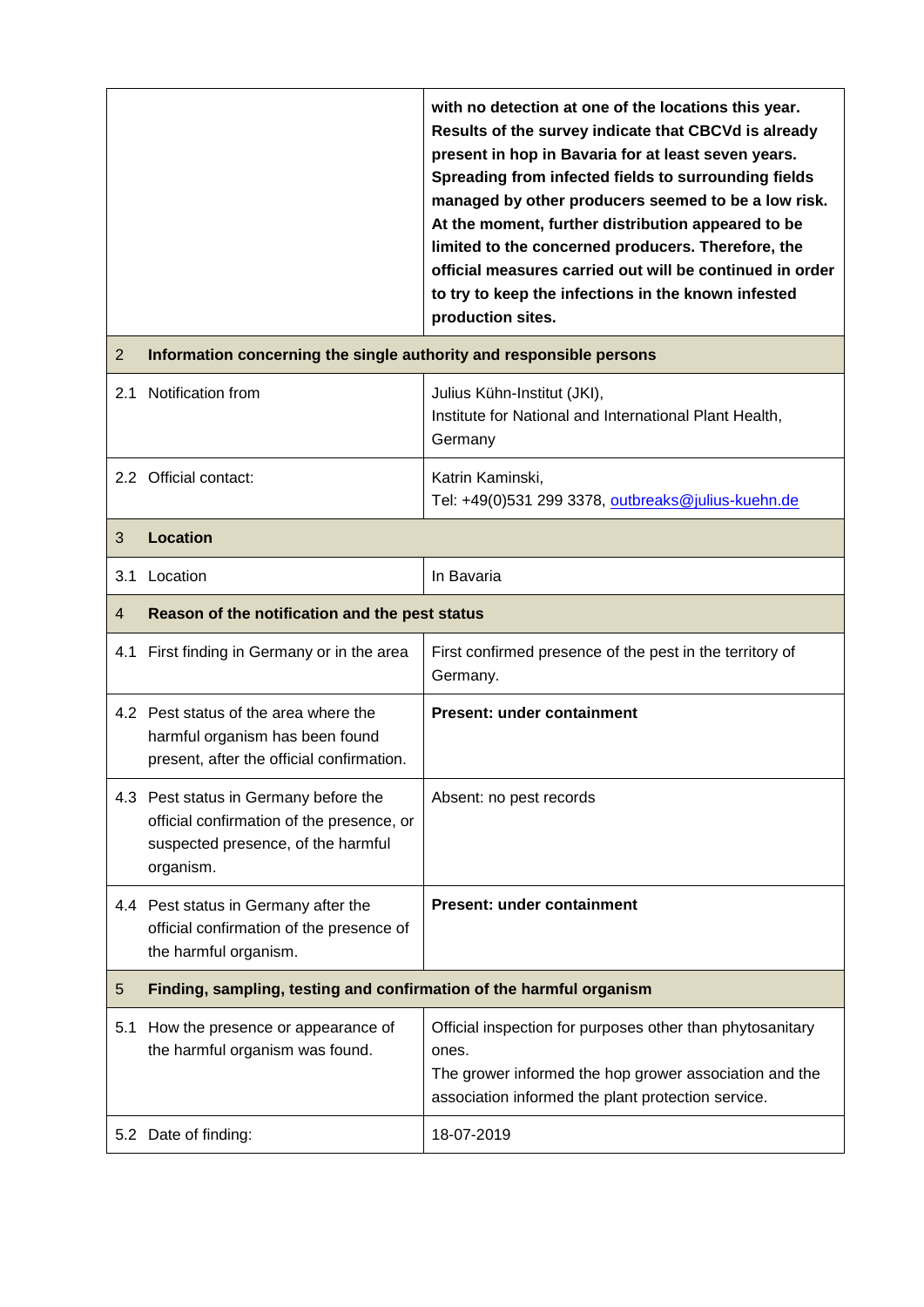|                | 5.3 Name and address of the Laboratory                                   | <b>BGD Bodengesundheitsdienst GmbH</b><br>Marktbreiter Straße 74<br>97199 Ochsenfurt<br>Germany                                                                                                                                                                                                          |
|----------------|--------------------------------------------------------------------------|----------------------------------------------------------------------------------------------------------------------------------------------------------------------------------------------------------------------------------------------------------------------------------------------------------|
|                |                                                                          | Bayerische Landesanstalt für Landwirtschaft (LfL) - Institut<br>für Pflanzenschutz<br>Lange Point 10<br>85354 Freising<br>Germany                                                                                                                                                                        |
|                | 5.4 Diagnostic method                                                    | According to peer reviewed protocols; Realtime RT-PCR,<br>RT-PCR, Sequencing                                                                                                                                                                                                                             |
|                | 5.5 Date of official confirmation of the<br>harmful organism's identity. | 26-07-2019                                                                                                                                                                                                                                                                                               |
| 6              | Infested area, and the severity and source of the outbreak in that area  |                                                                                                                                                                                                                                                                                                          |
|                | 6.1 Size and delimitation of the infested<br>area.                       | 92 ha                                                                                                                                                                                                                                                                                                    |
|                | 6.2 Characteristics of the infested area<br>and its vicinity.            | Open air - production area: field (arable, pasture)                                                                                                                                                                                                                                                      |
|                |                                                                          | Plant already planted, not to be reproduced or moved                                                                                                                                                                                                                                                     |
|                | 6.3 Host plants in the infested area and its<br>vicinity                 | Humulus lupulus (2000 ha)                                                                                                                                                                                                                                                                                |
| 6.4            | Infested plant(s), plant product(s) and                                  | Humulus lupulus (92 ha)                                                                                                                                                                                                                                                                                  |
|                | other object(s).                                                         | 32 hop plots (92 ha) at 9 producers were found to be<br>infested. In the past 2 years, some hop plots were<br>cleared and 5 ha of the infested area were deleted.<br>2 ha were newly added to the infested area.                                                                                         |
|                | 6.5 Severity of the outbreak.                                            | The infested hop plants were growing poorly.                                                                                                                                                                                                                                                             |
|                | 6.6 Source of the outbreak                                               | <b>Unknown</b>                                                                                                                                                                                                                                                                                           |
| $\overline{7}$ | <b>Official phytosanitary measures</b>                                   |                                                                                                                                                                                                                                                                                                          |
| 7.1            | Adoption of official phytosanitary                                       | Official phytosanitary measures will be taken.                                                                                                                                                                                                                                                           |
|                | measures.                                                                | - infected plants have to be removed from the field<br>(including the roots) and destroyed by burning or<br>burying<br>- hop residues of the whole production site may not<br>be used in biogas plants or deployed outside of the<br>production site<br>- sharing of machines is forbidden for concerned |
|                |                                                                          | producers                                                                                                                                                                                                                                                                                                |